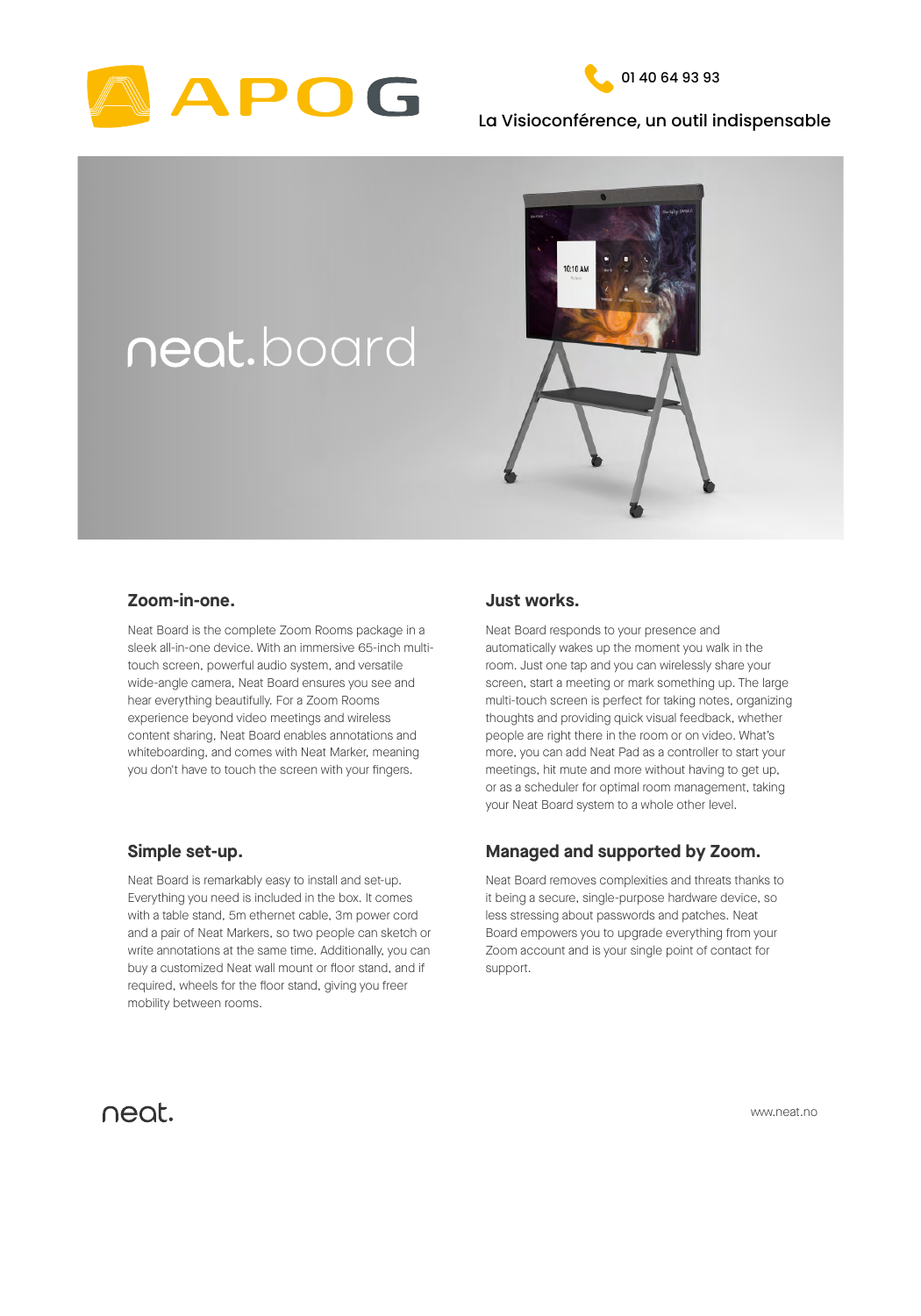



## La Visioconférence, un outil indispensable

Neat Board incorporates a wealth of unique features. Aside from Zoom Direct Share WiFi capability, you can seamlessly share both audio and visual content via an HDMI cable. Neat Board instinctively frames you perfectly too, and then auto releases the room when you leave. Plus, thanks to Neat Sense, it enables you to monitor meeting spaces, which can lead to significant health benefits for employees. Neat Sense helps you control and keep track of air quality, humidity, CO2 and VOC. Also, whether or not there are people in a room and if so, how many. That way, you can be sure of maintaining safe social distancing at all times.







|  |  | 10:30 10:30 11:30 11:01 12:00 14:00 15:00 19:00 17:03 18:00 |  |  |  |  |  |  |  | 8/08 10:00 11:00 12:00 13:00 14:00 15:00 16:00 17:00 18:00 |  |
|--|--|-------------------------------------------------------------|--|--|--|--|--|--|--|------------------------------------------------------------|--|

#### **Advanced features for safer rooms.**